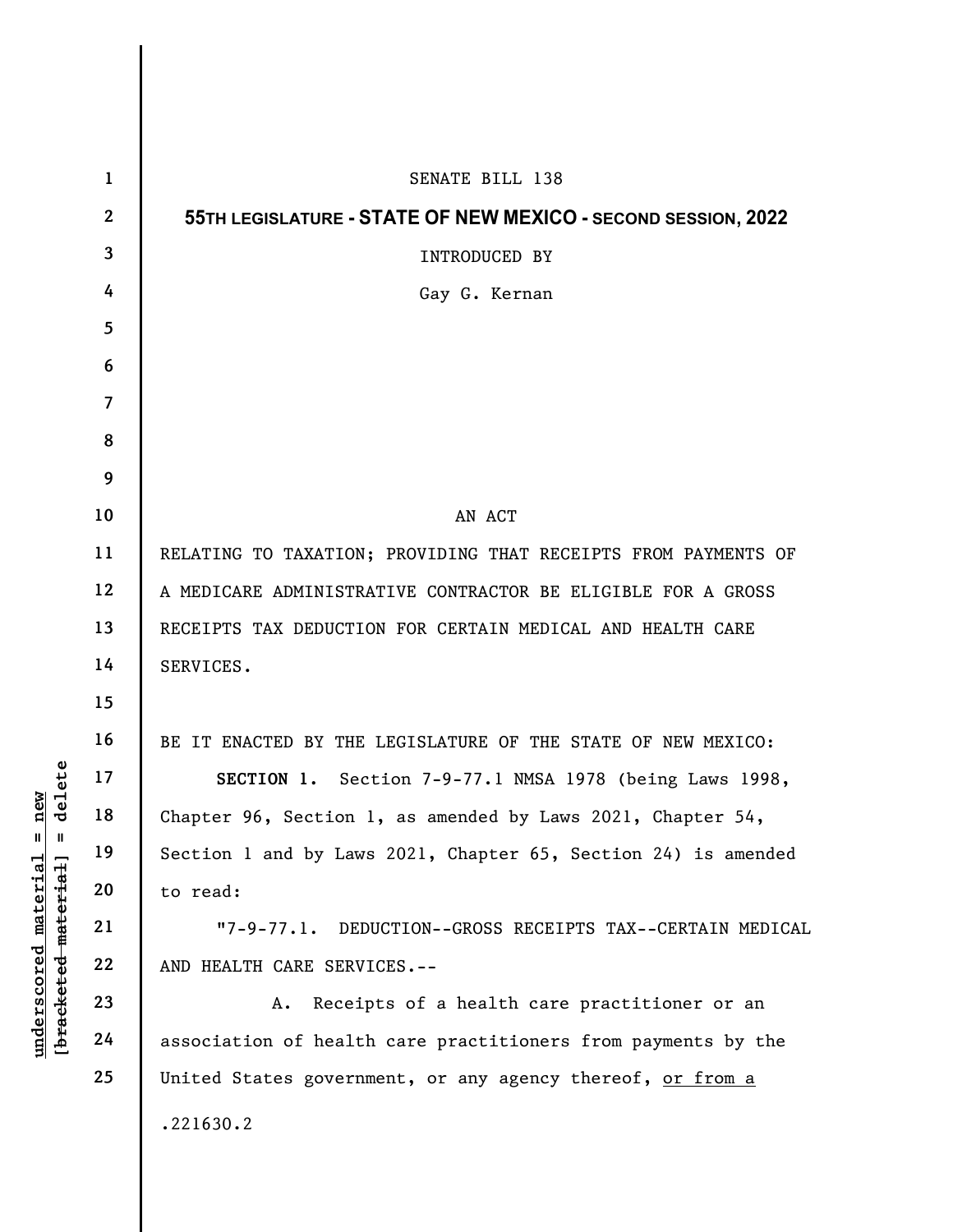medicare administrative contractor for [provision of] medical and other health services provided by a health care practitioner [or of medical or other health and palliative services by hospices or nursing homes] to medicare beneficiaries pursuant to the provisions of Title 18 of the federal Social Security Act may be deducted from gross receipts.

8 9 10 11 12 13 14 B. Receipts of a hospice or nursing home from payments by the United States government, or any agency thereof, or from a medicare administrative contractor for medical and other health and palliative services provided by the hospice or nursing home to medicare beneficiaries pursuant to the provisions of Title 18 of the federal Social Security Act may be deducted from gross receipts.

underscored material = new [bracketed material] = delete [B.] C. Receipts of a health care practitioner or an association of health care practitioners from payments by a third-party administrator of the federal TRICARE program for [provision of] medical and other health services provided by [medical doctors] physicians and osteopathic physicians to covered beneficiaries may be deducted from gross receipts.

[ $G_r$ ] D. Receipts of a health care practitioner or an association of health care practitioners from payments by or on behalf of the Indian health service of the United States department of health and human services for [provision of] medical and other health services provided by [medical doctors] .221630.2

 $- 2 -$ 

1

2

3

4

5

6

7

15

16

17

18

19

20

21

22

23

24

25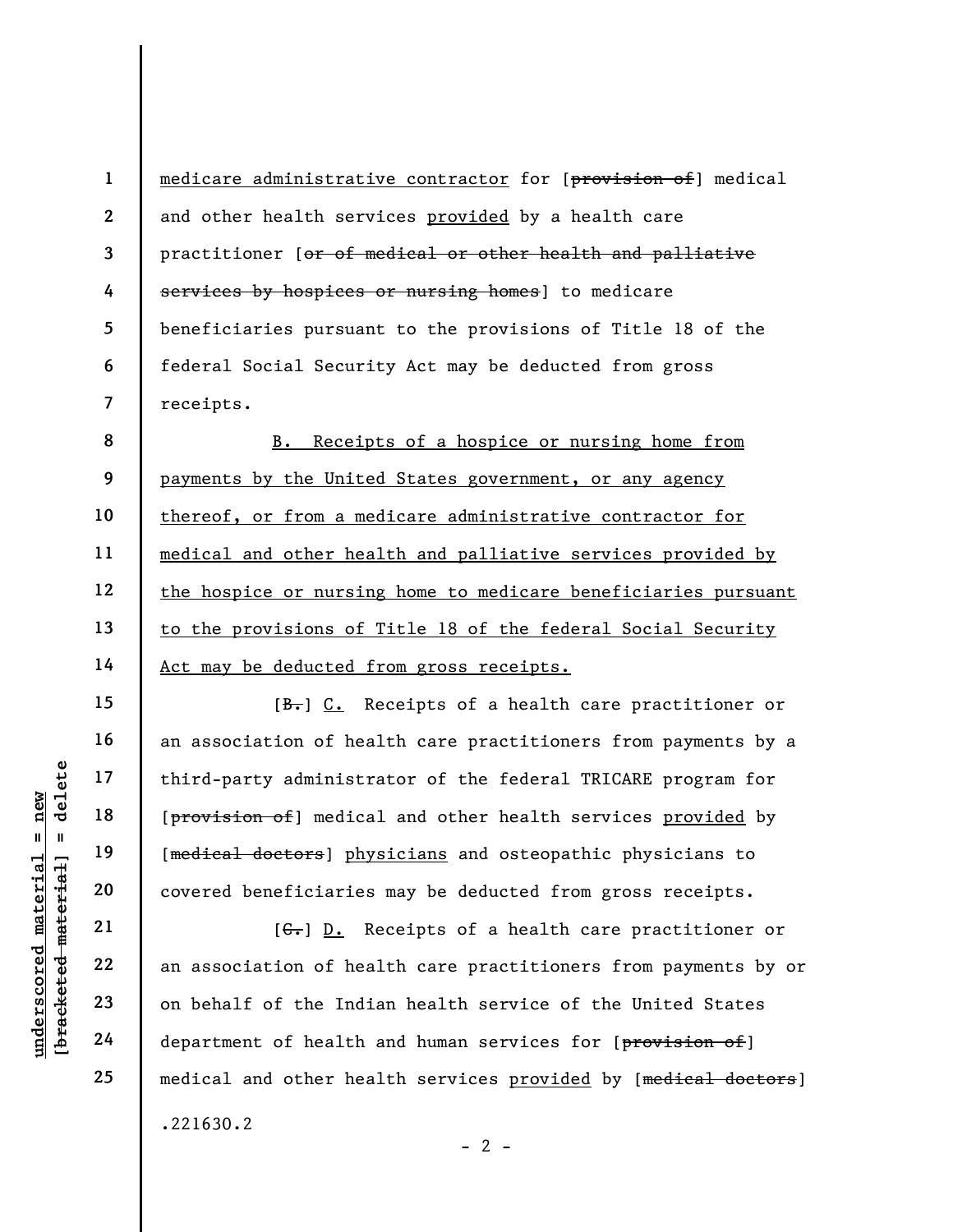physicians and osteopathic physicians to covered beneficiaries may be deducted from gross receipts.

3 4 5 6 7 8 9  $[\frac{D-1}{2}]$  E. Receipts of a clinical laboratory from payments by the United States government, or any agency thereof, or from a medicare administrative contractor for medical services provided by the clinical laboratory to medicare beneficiaries pursuant to the provisions of Title 18 of the federal Social Security Act may be deducted from gross receipts.

10 11 12 13 14 15 16  $[E-] F.$  Receipts of a home health agency from payments by the United States government, or any agency thereof, or from a medicare administrative contractor for medical, other health and palliative services provided by the home health agency to medicare beneficiaries pursuant to the provisions of Title 18 of the federal Social Security Act may be deducted from gross receipts.

UNDER 17<br>
UNDER 18<br>
UNDER 19<br>
UNDER 19<br>
UNDER 19<br>
UNDER 19<br>
20<br>
21<br>
PUNDER 22<br>
PUNDER 19<br>
22<br>
PUNDER 19<br>
PUNDER 19<br>
PUNDER 19<br>
PUNDER 19<br>
PUNDER 19<br>
PUNDER 19<br>
PUNDER 19<br>
PUNDER 19<br>
PUNDER 19<br>
PUNDER 19<br>
DUNDER 19<br>
DUNDER [F.] G. Prior to July 1, 2024, receipts of a dialysis facility from payments by the United States government, or any agency thereof, or from a medicare administrative contractor for medical and other health services provided by the dialysis facility to medicare beneficiaries pursuant to the provisions of Title 18 of the federal Social Security Act may be deducted from gross receipts.

 $[G<sub>r</sub>]$  H. A taxpayer allowed a deduction pursuant to this section shall report the amount of the deduction .221630.2  $-3 -$ 

17

18

19

20

21

22

23

24

25

1

2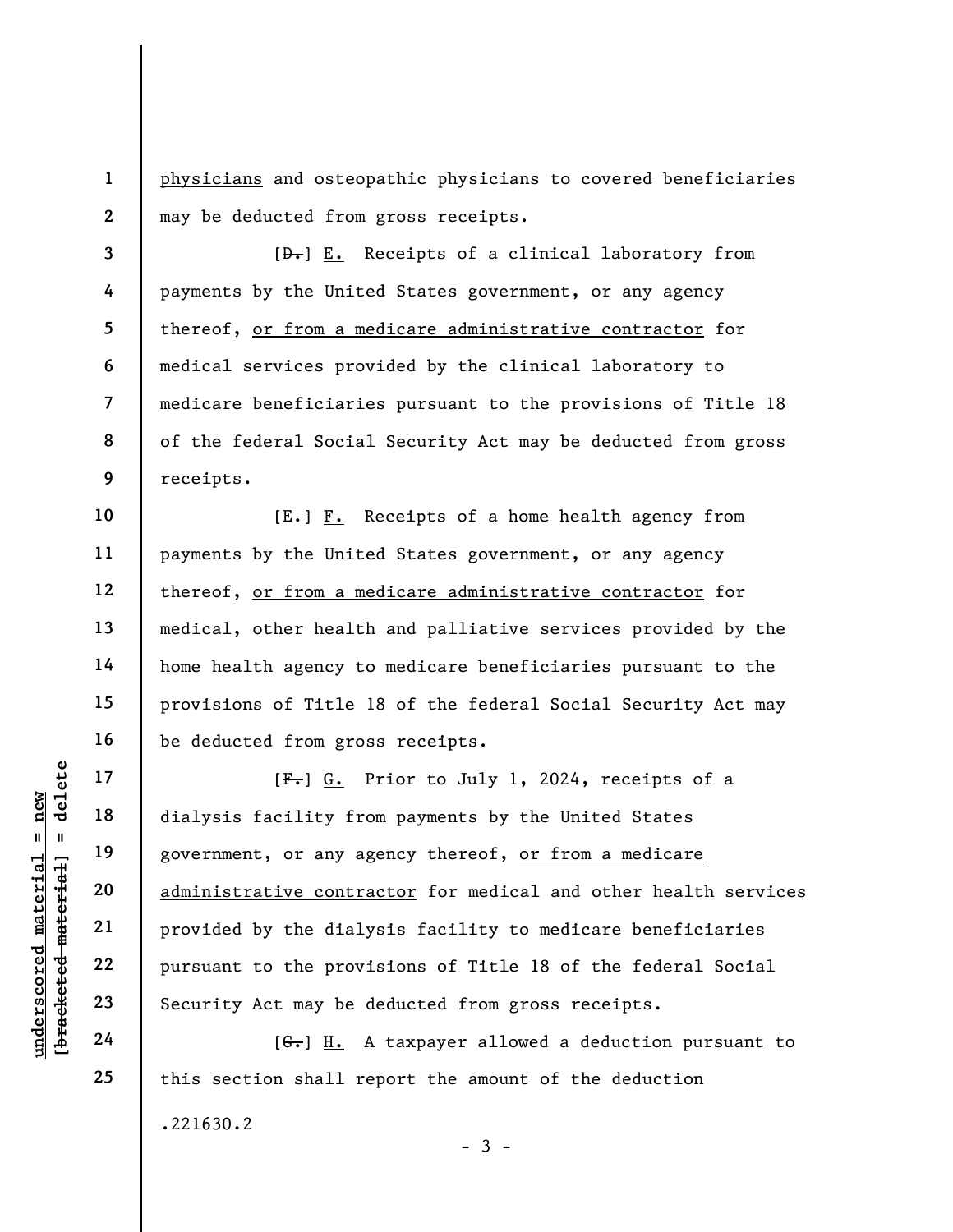separately in a manner required by the department. A taxpayer who has receipts that are deductible pursuant to this section and Section 7-9-93 NMSA 1978 shall deduct the receipts under this section prior to calculating the receipts that may be deducted pursuant to Section 7-9-93 NMSA 1978.

 $[H<sub>1</sub>]$  I. The department shall compile an annual report on the deductions created pursuant to this section that shall include the number of taxpayers [approved by the department to receive] that claimed each deduction, the aggregate amount of deductions [approved] claimed and any other information necessary to evaluate the effectiveness of the deductions. The department shall compile and present the annual reports to the revenue stabilization and tax policy committee and the legislative finance committee with an analysis of the effectiveness and cost of the deductions and whether the deductions are providing a benefit to the state.

 $[\frac{1}{\sqrt{1}}]$  J. For the purposes of this section:

underscored material = new [bracketed material] = delete (1) "association of health care practitioners" means a corporation, unincorporated business entity or other legal entity organized by, owned by or employing one or more health care practitioners; provided that the entity is not:

(a) an organization granted exemption from the federal income tax by the United States commissioner of internal revenue as organizations described in Section 501(c)(3) of the United States Internal Revenue Code of 1986, .221630.2

1

2

3

4

5

6

7

8

9

10

11

12

13

14

15

16

17

18

19

20

21

22

23

24

25

 $- 4 -$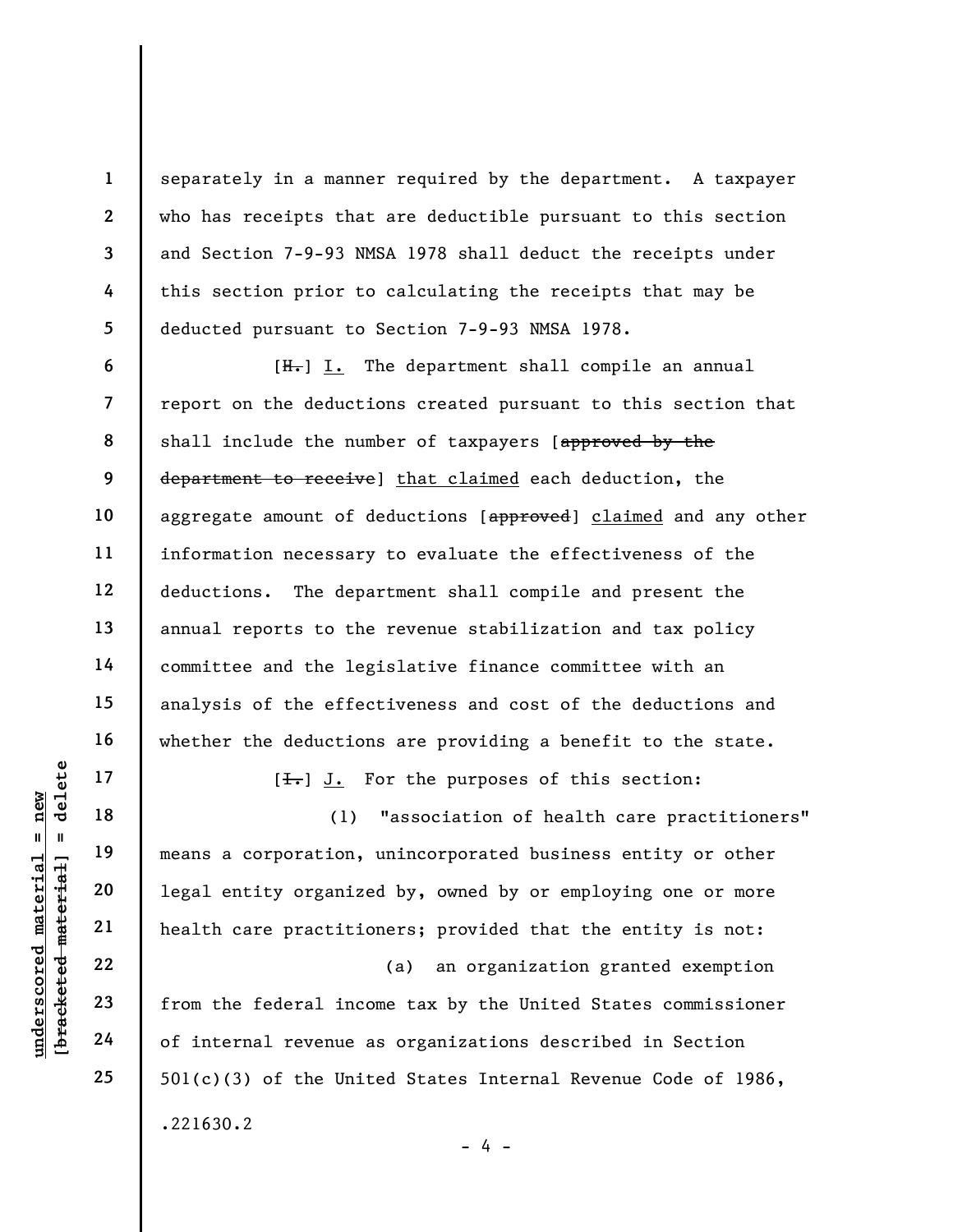UNDER THE MATHEM THE PRESENT OF THE MATHEM THE MATHEM PRECISION OF THE MATHEM PRECISE OF THE MATHEM PRECISE OF THE MATHEM MATHEM PRECISE OF THE MATHEM MATHEM MATHEM MATHEM MATHEM MATHEM MATHEM MATHEM MATHEM MATHEM MATHEM M 1 2 3 4 5 6 7 8 9 10 11 12 13 14 15 16 17 18 19 20 21 22 23 24 25 as that section may be amended or renumbered; or (b) a health maintenance organization, hospital, hospice, nursing home or an entity that is solely an outpatient facility or intermediate care facility licensed pursuant to the Public Health Act; (2) "clinical laboratory" means a laboratory accredited pursuant to 42 USCA 263a; (3) "dialysis facility" means an end-stage renal disease facility as defined pursuant to 42 C.F.R. 405.2102; (4) "health care practitioner" means: (a) an athletic trainer licensed pursuant to the Athletic Trainer Practice Act; (b) an audiologist licensed pursuant to the Speech-Language Pathology, Audiology and Hearing Aid Dispensing Practices Act; (c) a chiropractic physician licensed pursuant to the Chiropractic Physician Practice Act; (d) a counselor or therapist practitioner licensed pursuant to the Counseling and Therapy Practice Act; (e) a dentist licensed pursuant to the Dental Health Care Act; (f) a doctor of oriental medicine licensed pursuant to the Acupuncture and Oriental Medicine .221630.2  $- 5 -$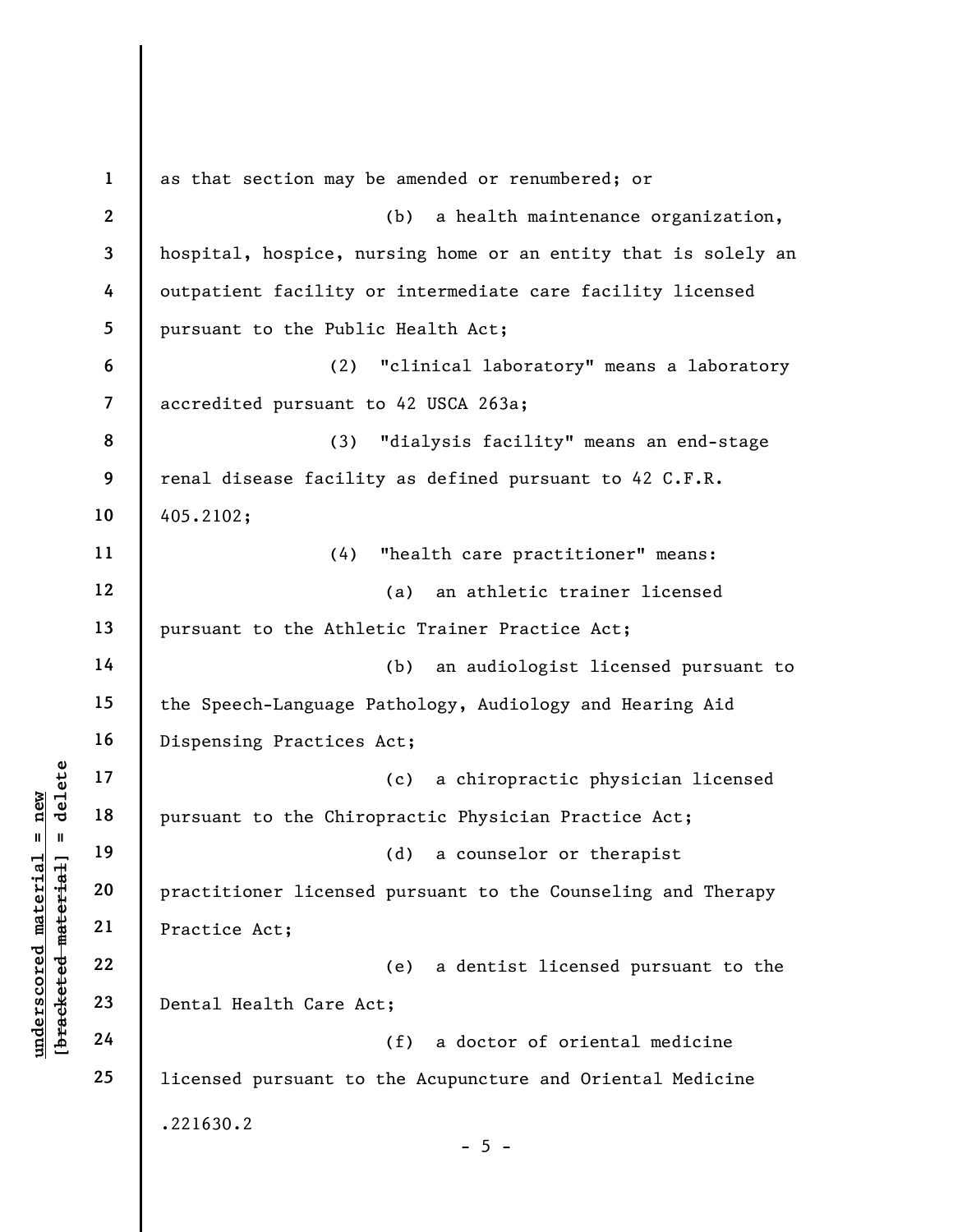underscored material material end and the Pharmacy Act;<br>  $\begin{bmatrix}\n1 & 1 & 19 \\
0 & 1 & 19 \\
0 & 20 & 21 \\
0 & 0 & 22 \\
0 & 0 & 22 \\
0 & 0 & 23 \\
0 & 0 & 24\n\end{bmatrix}$  Medical Practice Act;<br>  $\begin{bmatrix}\n2 & 2 & 2 \\
2 & 2 & 2 \\
2 & 2 & 2 \\
0 & 2 & 2\n\end{bmatrix}$  the Podiatry A 1 2 3 4 5 6 7 8 9 10 11 12 13 14 15 16 17 18 19 20 21 22 23 24 25 Practice Act; (g) an independent social worker licensed pursuant to the Social Work Practice Act; (h) a massage therapist licensed pursuant to the Massage Therapy Practice Act; (i) a naprapath licensed pursuant to the Naprapathic Practice Act; (j) a nutritionist or dietitian licensed pursuant to the Nutrition and Dietetics Practice Act; (k) an occupational therapist licensed pursuant to the Occupational Therapy Act; (l) an optometrist licensed pursuant to the Optometry Act; (m) an osteopathic physician licensed pursuant to the Medical Practice Act; (n) a pharmacist licensed pursuant to the Pharmacy Act; (o) a physical therapist licensed pursuant to the Physical Therapy Act; (p) a physician licensed pursuant to the Medical Practice Act; (q) a podiatrist licensed pursuant to the Podiatry Act; (r) a psychologist licensed pursuant to the Professional Psychologist Act; .221630.2  $- 6 -$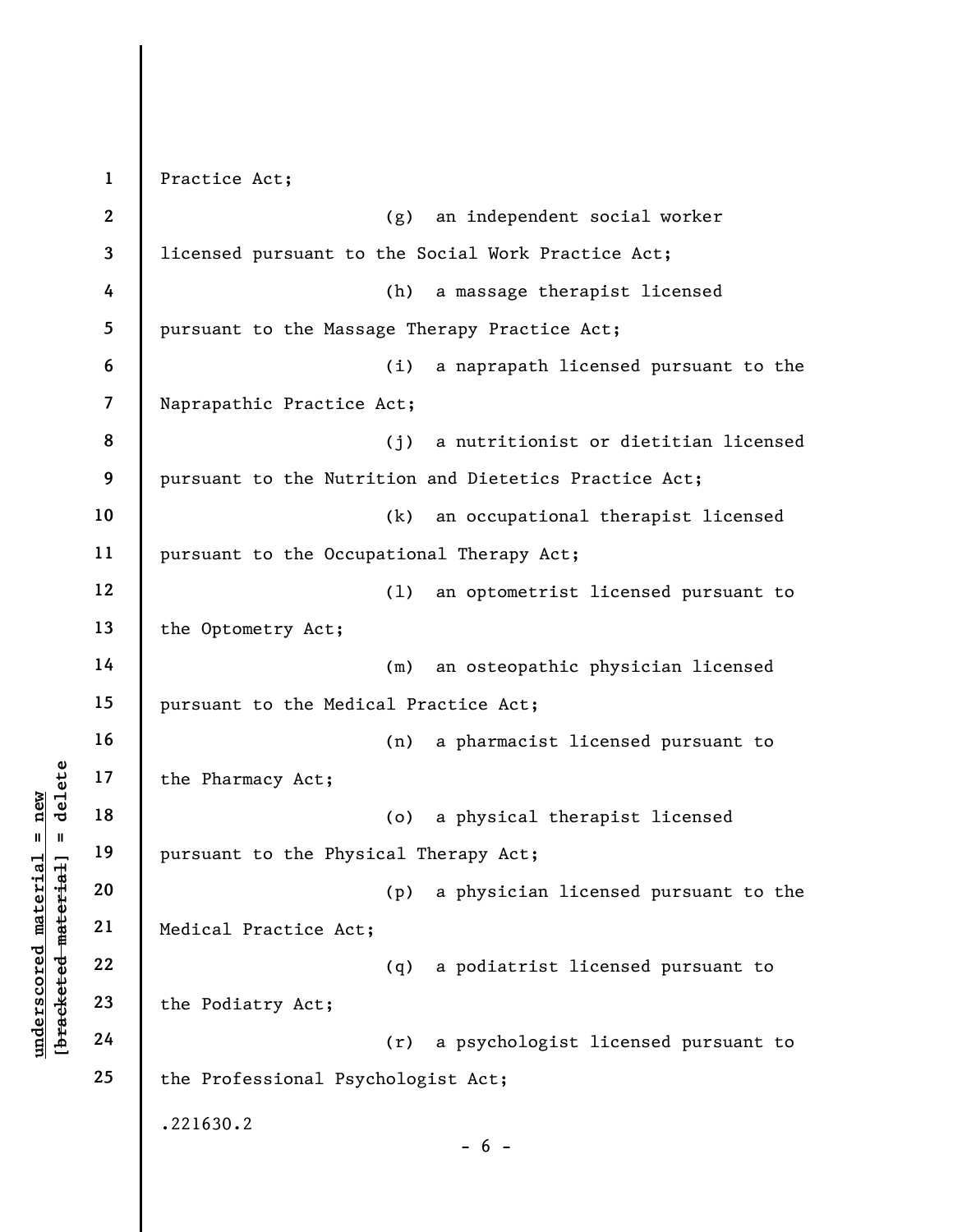|                                 | $\mathbf{1}$            | a radiologic technologist licensed<br>(s)                       |
|---------------------------------|-------------------------|-----------------------------------------------------------------|
|                                 | $\overline{2}$          | pursuant to the Medical Imaging and Radiation Therapy Health    |
|                                 | $\overline{3}$          | and Safety Act;                                                 |
|                                 | 4                       | a registered nurse licensed pursuant<br>(t)                     |
|                                 | 5                       | to the Nursing Practice Act;                                    |
|                                 | $\boldsymbol{6}$        | a respiratory care practitioner<br>(u)                          |
|                                 | $\overline{\mathbf{z}}$ | licensed pursuant to the Respiratory Care Act; and              |
|                                 | 8                       | a speech-language pathologist<br>(v)                            |
|                                 | 9                       | licensed pursuant to the Speech-Language Pathology, Audiology   |
|                                 | 10                      | and Hearing Aid Dispensing Practices Act;                       |
|                                 | 11                      | (5)<br>"home health agency" means a for-profit                  |
|                                 | 12                      | entity that is licensed by the department of health and         |
|                                 | 13                      | certified by the federal centers for medicare and medicaid      |
|                                 | 14                      | services as a home health agency and certified to provide       |
|                                 | 15                      | medicare services;                                              |
|                                 | 16                      | "hospice" means a for-profit entity<br>(6)                      |
| delete                          | 17                      | licensed by the department of health as a hospice and certified |
| new                             | 18                      | to provide medicare services;                                   |
| H<br>Ш                          | 19                      | (7)<br><u>"medicare administrative contractor" means</u>        |
| material<br>[bracketed material | 20                      | a third-party administrator operating under contract with the   |
|                                 | 21                      | federal centers for medicare and medicaid services to process   |
| underscored                     | 22                      | medicare claims and make medicare fee-for-service payments for  |
|                                 | 23                      | medicare fee-for-service beneficiaries;                         |
|                                 | 24                      | "nursing home" means a for-profit<br>[ (7) ] (8)                |
|                                 | 25                      | entity licensed by the department of health as a nursing home   |
|                                 |                         | .221630.2                                                       |